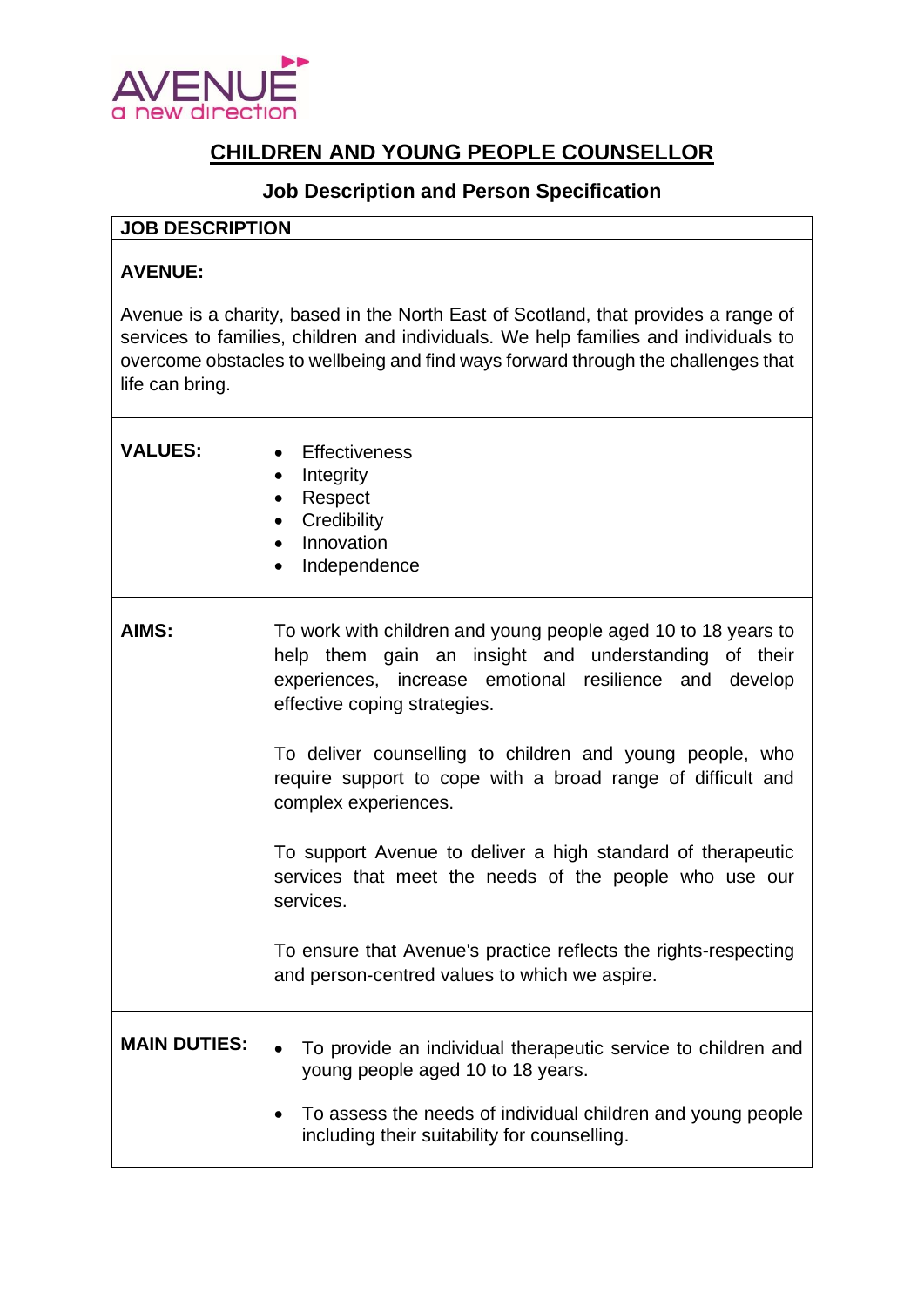

| To develop person-centred, rights-respecting responses to<br>needs assessments that employ a range of techniques in<br>order to support children and young people.                                                               |
|----------------------------------------------------------------------------------------------------------------------------------------------------------------------------------------------------------------------------------|
| To maintain accurate and up-to-date case notes on the<br>database in a timely manner according to the standards laid<br>out by Avenue.                                                                                           |
| To manage a wide and varied caseload, prioritising<br>appropriately and responding to service user need.                                                                                                                         |
| To build positive working relationships with colleagues within<br>$\bullet$<br>Avenue, and in partner agencies and organisations.                                                                                                |
| To work with colleagues in the therapeutic services team to<br>support learning and develop provision through the sharing<br>of best practice.                                                                                   |
| To review therapeutic interventions on a regular basis.                                                                                                                                                                          |
| To evidence Professional Body membership, supervision and<br>$\bullet$<br>continuing professional development to meet all required<br>standards, including Relationships Scotland.                                               |
| To work as an integral part of the Avenue therapeutic team.                                                                                                                                                                      |
| To liaise with external agencies and organisations as<br>required.                                                                                                                                                               |
| To ensure compliance with Avenue's processes, policies<br>procedures, in particular<br>and<br>Data<br>Protection,<br>Confidentiality, Safeguarding and Child Protection, Equality<br>and Diversity, and Professional Boundaries. |
| To undertake any other reasonable duties, as requested by<br>your line manager.                                                                                                                                                  |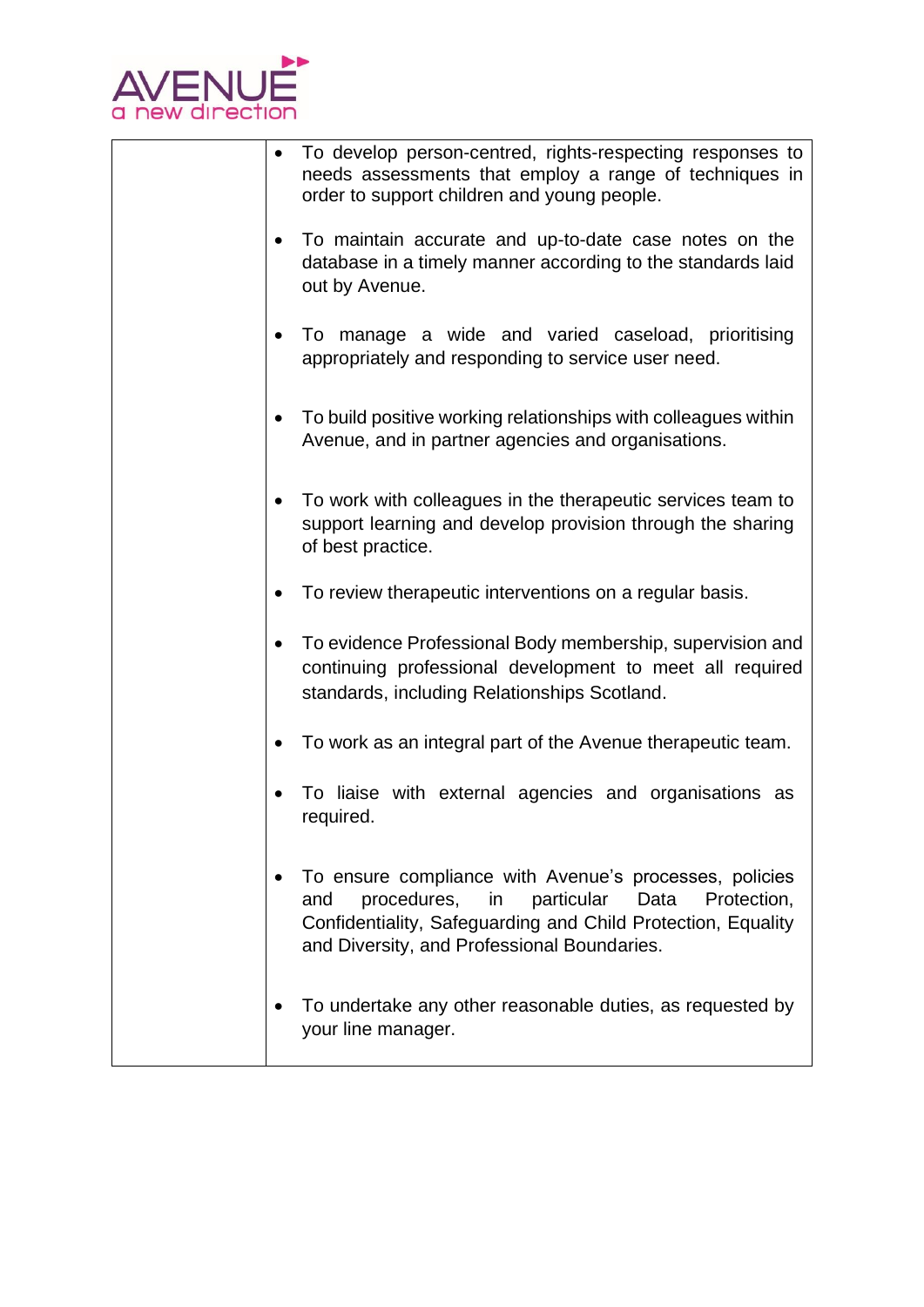

| <b>PERSON SPECIFICATION</b>                                                                                                                                                                                                                                                                                               |                                       |  |  |
|---------------------------------------------------------------------------------------------------------------------------------------------------------------------------------------------------------------------------------------------------------------------------------------------------------------------------|---------------------------------------|--|--|
| <b>REQUIRED KNOWLEDGE, EXPERIENCE AND SKILLS</b>                                                                                                                                                                                                                                                                          | <b>ESSENTIAL/</b><br><b>DESIRABLE</b> |  |  |
| Hold a recognised Diploma in Counselling Children and Young<br>People, which has included clinical practice<br>$\overline{or}$<br>Hold a recognised Diploma in Counselling, which included clinical<br>practice and hold an additional (Level 9 or equivalent) qualification<br>in counselling Children and Young People. | Е                                     |  |  |
| BACP / COSCA registered member (or member of appropriate<br>professional body)                                                                                                                                                                                                                                            | Е                                     |  |  |
| Minimum 2 years' experience of counselling                                                                                                                                                                                                                                                                                | Е                                     |  |  |
| Ability to establish and maintain effective relationships both<br>internally and externally                                                                                                                                                                                                                               | Е                                     |  |  |
| Strong communication skills, both written and verbal                                                                                                                                                                                                                                                                      | E                                     |  |  |
| Knowledge of Children's Rights and GIRFEC                                                                                                                                                                                                                                                                                 | E                                     |  |  |
| Understanding of child development                                                                                                                                                                                                                                                                                        | Ε                                     |  |  |
| Supportive and non-judgemental                                                                                                                                                                                                                                                                                            | Е                                     |  |  |
| Proactive, motivated and open to change                                                                                                                                                                                                                                                                                   | Ε                                     |  |  |
| Understanding and experience of safeguarding, child protection<br>and vulnerable adult protection                                                                                                                                                                                                                         | Е                                     |  |  |
| High standard of IT literacy, including ability to use Office 365                                                                                                                                                                                                                                                         | Е                                     |  |  |